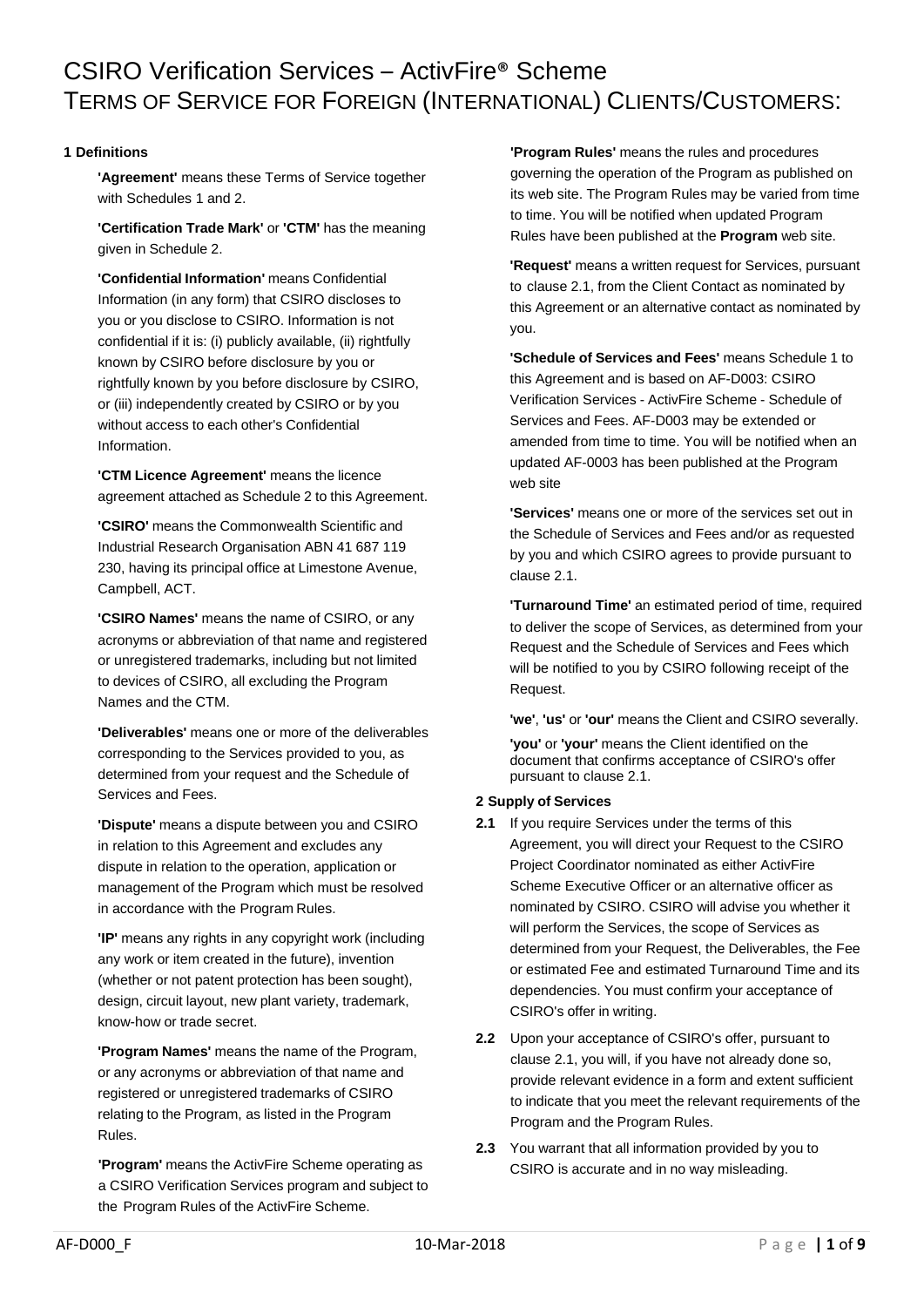- **2.4** You must ensure that any Materials you provide to CSIRO are: (i) suitably packaged; (ii) labelled with your name and contact details, the contents and the name of the CSIRO Project Coordinator; and (iii) labelled with appropriate safety warnings or instructions for their handling, testing, storage, transportation and disposal. You must also advise CSIRO of any hazardous or otherwise dangerous components or properties of the Material. You must also advise CSIRO of any hazardous or otherwise dangerous components or properties of the packages you send to CSIRO. You agree to pay CSIRO's costs of returning or disposing of articles, documents or materials you provide.
- **2.5** If you do not comply with the above and CSIRO has to take measures to safeguard the health and safety of CSIRO staff, CSIRO laboratories or the public, then CSIRO will charge you for the cost of taking these measures.
- **2.6** This Agreement does not provide for the delivery of Evaluation for Conformity (testing or technical verification) services. Such services shall be sourced from recognised agencies (e.g. laboratories) ratified, under the recognition framework of the Program, as having the appropriate expertise and facilities for testing, assessment and technical verification, under separate business arrangements, between you and the recognised agencies.
- **2.7** CSIRO will keep copies of all documents you provide to CSIRO and may reproduce and use such documents for its own record keeping purposes.
- **2.8** You agree to comply with the Program Rules and that your entitlement to the Deliverables is subject to your ongoing eligibility under the Program Rules.
- **2.9** The knowledge, skills, experience and IP that CSIRO officers will use to perform the Services have been developed in the course of providing the same or similar services to other clients. CSIRO may develop further knowledge, skills, experience and IP while performing the Services. CSIRO will own IP developed in the course of providing the Services. CSIRO can use such knowledge, skills, experience and IP to provide Services to other clients.

## **3 Deliverables**

**3.1** CSIRO will provide you the applicable Deliverables if:

(a) CSIRO is satisfied that you have met all the eligibility criteria specified in the Program Rules; (b) you are not in breach of this Agreement, the CTM Licence Agreement (if any), or the Program Rules; and (c) you have paid the applicable Fee in accordance with the terms of this Agreement.

**3.2** In accordance with the requirements of the Program, you agree for CSIRO to publish and promulgate your contact details and;

(a) details of the particular products associated with your business that have been certified; or (b) details of the particular services associated with your business that have been accredited.

- **3.3** CSIRO will advise you if you are not entitled to the Deliverables under the Program Rules.
- **3.4** Your entitlement to the Deliverables ends on the earlier of:

(a) the expiry date specified for the Deliverables; (b) the suspension or withdrawal of the Deliverables; or (c) termination of this Agreement.

**3.5** CSIRO may suspend or withdraw Deliverables (including any listing on the Program web site) in accordance with the Program Rules.

# **4 Payment**

- **4.1** You must pay CSIRO the applicable Fee and any Additional Expenses as agreed and confirmed pursuant to clause 2.1.
- **4.2** If your business is registered in Australia then Goods and Services Tax (GST) will be added to the Fee when the tax invoice is issued. GST is not applicable to businesses not registered in Australia.
- **4.3** All invoices issued by CSIRO must be paid within 30 days after the invoice date. If an invoice is not paid on time then you must pay interest on the outstanding amount. Interest is calculated daily at the Westpac Bank Reference Lending Rate plus 2% per annum from the due date until the date the outstanding amount is paid.
- **4.4** If you do not pay on time then CSIRO may:
	- (a) suspend the provision of the Services;
	- (b) refuse to provide any further Services until the Fee is paid in full including any outstanding interest; and/or (c) withdraw or refuse to provide any Deliverables.
- **4.5** The Fee does not include freight, packing and transit insurance charges. If CSIRO has to pay any such charges, then you will be invoiced separately and must reimburse CSIRO for these charges.
- **4.6** All international conventions that might import contractual terms into this Agreement are excluded, including the United Nations Convention on Contracts for the International Sale of Goods.
- **4.7** You are responsible for obtaining any necessary import licences or permits and for paying any customs or import duties or taxes on such importation.
- **4.8** Goods and services supplied to Australian residents or for use in Australia are subject to tax under the GST law. Goods or services supplied to you under this Agreement will be treated as GST-free supplies under the GST law in reliance on your assurances that: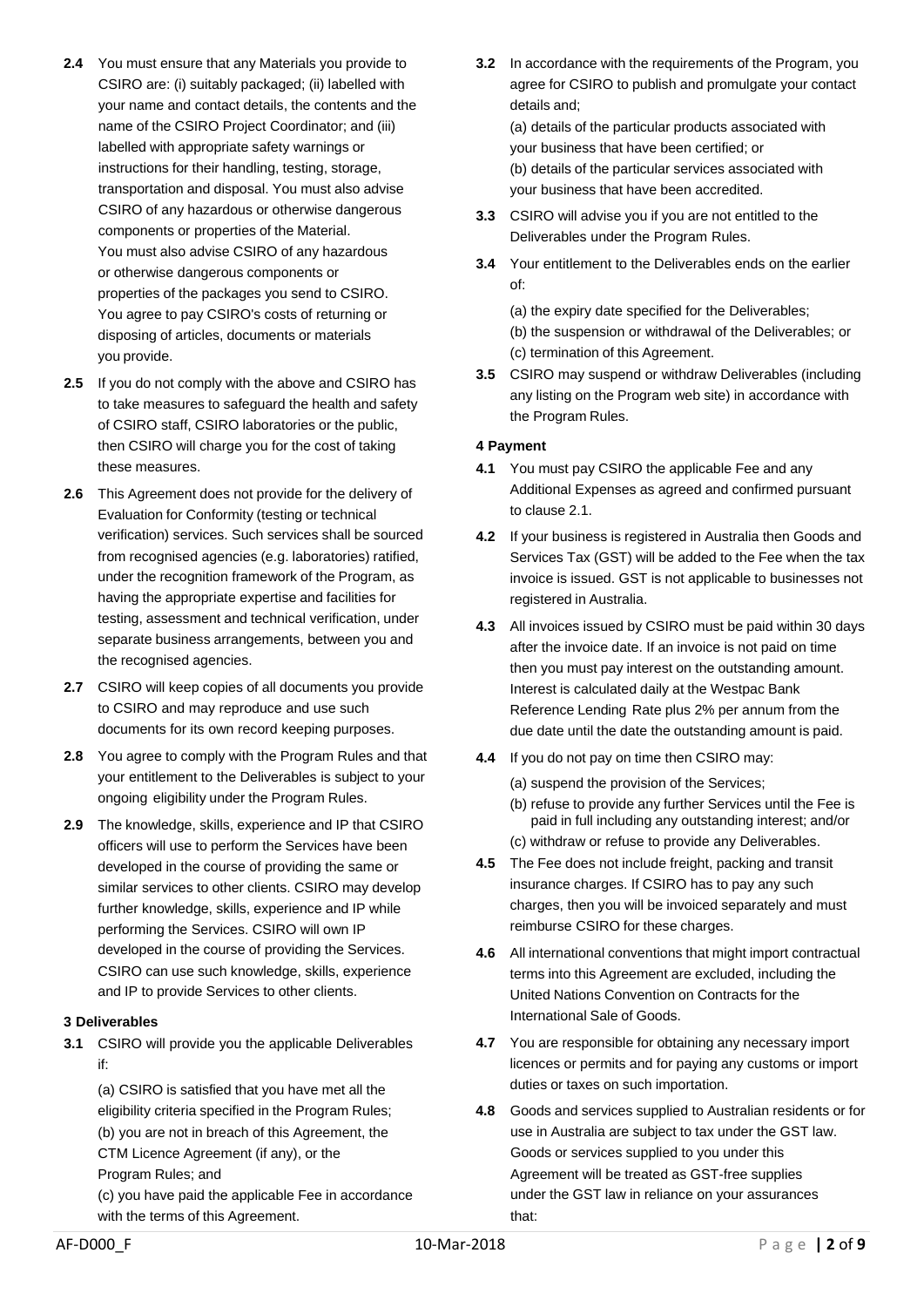- (a) you are a non-resident for Australian income tax purposes;
- (b) you are not registered or required to be registered for GST purposes in Australia; and
- (c) you require the goods and services solely for use in your business or operations outside of Australia.
- **4.9** If goods or services supplied to you are subsequently classified as taxable because any of your assurances are incorrect, you must reimburse CSIRO on demand for the GST payable (including any interest, fine, penalty or other amount imposed upon CSIRO for failing to collect the GST).
- **4.10** The Fee must be paid to CSIRO in full, without any deduction, withholding, set-off or counterclaim for taxes, excises or duties. If any taxes, excises or duties are imposed then: (i) you will bear and pay all deductions and withholdings of any taxes, excises or duties directly to the relevant authorities; and (ii) separately pay CSIRO enough to ensure that CSIRO receives the full amount of the Fee on the due date.

# **5 Your Use of Deliverables**

- **5.1** You use the Deliverables at your own risk. You must not use the Deliverables:
	- (a) in a misleading or deceptive manner;
	- (b) so as to suggest the following as determined by the Program; i) that the services associated with your
		- business, that are accredited, are different to those registered and validated under the Program; or
		- ii)that the products associated with your business, that are certified, are different to those registered and validated under the Program.
	- (c) so as to suggest that CSIRO endorses your business;
	- (d) once your Deliverables have been suspended, or withdrawn; or
	- (e) in connection with any dispute resolution, capital raising, prospectus, information memorandum or advertising other then as specifically provided for under this Agreement, the Program Rules and/or the CTM Licence (if any).
- **5.2** At all times, the Deliverables (and the IP therein) remain the property of CSIRO.
- **5.3** You must notify CSIRO if any detail contained in a Deliverables is incorrect or if there is a change to any of your details as published by the Program as a document, web site content or other form of media.
- **5.4** CSIRO is not responsible for the consequences of any third party using or relying on the Deliverables.

# **6 Confidential Information**

- **6.1** Confidential Information must be kept confidential for a period of 5 years commencing on the date you confirm acceptance of CSIRO's offer pursuant to clause 2.1..
- **6.2** We may each disclose the other's Confidential Information if required by law, but only to the extent of that legal requirement and after appropriate action is taken to protect the form and content of the disclosure.

# **7 Limitation of Liability**

- **7.1** All terms, conditions and warranties (including any warranty as to merchantable quality or fitness for purpose) implied by common law or statute (implied warranties) as to the manner, quality and timing of the Services or the Goods are excluded unless the exclusion of any such implied warranties would contravene the law or cause any part of this Agreement to be void.
- **7.2** CSIRO's liability to you for breach of any term of the Agreement or of any non-excludable consumer warranties is limited, at CSIRO's option, to resupplying the Deliverables or re-performing the Services, or the costs of resupplying the relevant Deliverables or performing the affected part of the Services again.
- **7.3** CSIRO will not be liable to you for any loss of data, information, revenue, profit or business opportunity or for any damage to goodwill or reputation which is suffered by you in any way arising from the Services or your use of the Deliverables.
- **7.4** You release CSIRO from and indemnify CSIRO against all losses, damages, costs and expenses (including legal costs on a solicitor and own client basis) that CSIRO may sustain or incur directly or indirectly as a result of any claim, demand, action or proceeding (including where brought by a third party) arising out of:
	- (a) any breach of this Agreement or any CTM Licence Agreement, or the Program Rules;
	- (b) any negligent or unlawful acts or omissions by you (including your employees, officers, agents and contractors);
	- (c) Your use of the Deliverables or your marketing and sale of services and/or products associated with your business;
	- (d) the exercise by you of your rights under the CTM Licence Agreement.
- **7.5** CSIRO will not rely on this release or indemnity to the extent that the indemnified liability is caused by any breach, or negligent or unlawful act or omission, of CSIRO or its officers, employees or agents.

## **8 Dispute Resolution**

**8.1** Any dispute, controversy or claim arising out of or relating to this Agreement or its breach, termination or invalidity ('Dispute') must be dealt with in accordance with this clause.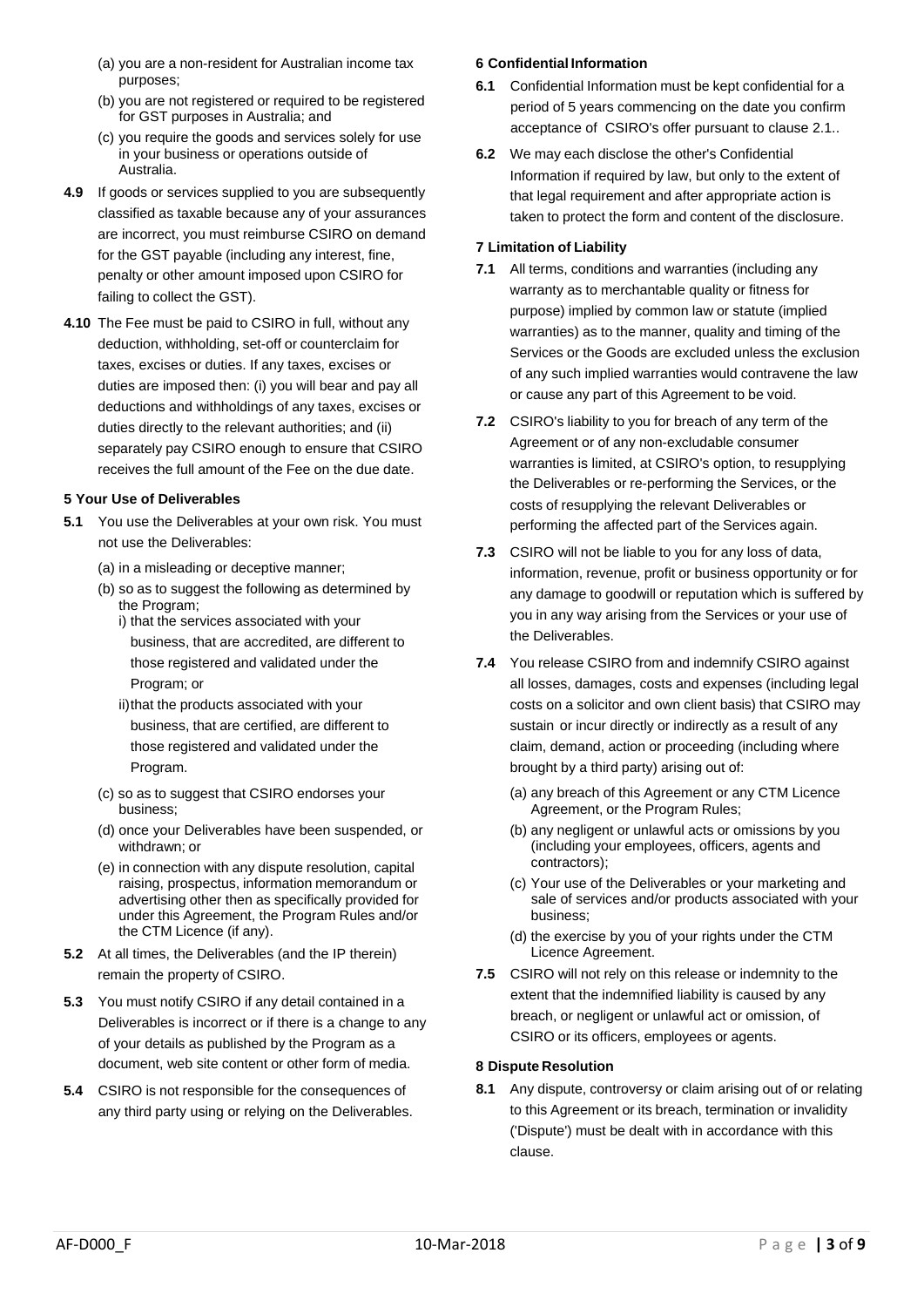- **8.2** If a Dispute is not settled within 30 days of receipt of written notice of the Dispute, the Dispute will be settled by arbitration in accordance with the UNCITRAL Arbitration Rules. The appointing authority will be the Australian Centre for International Commercial Arbitration. There is to be a single arbitrator. The place of arbitration is to be Melbourne, Victoria, Australia. The language of the arbitration is to be English.
- **8.3** Any arbitration is to be final and binding, including any award as to costs. Offers of settlement or any matter disclosed in the course of arbitration must be treated as without prejudice and not an admission of liability. The arbitration and the decision of the arbitral tribunal will be confidential.
- **8.4** Nothing in this clause will prevent either CSIRO or you from seeking urgent interlocutory relief.

## **9 Termination**

- **9.1** This Agreement ends on the Expiry Date.
- **9.2** CSIRO may terminate this Agreement immediately by giving you a written notice if:
	- (a) You breach this Agreement or any CTM Licence Agreement and you do not remedy that breach within 30 days after written notice to do so is received; or
	- (b) You become insolvent, bankrupt or otherwise unable to pay your debts as and when due.
- **9.3** On termination of this Agreement:
	- (a) You are required to promptly pay CSIRO any outstanding payments due to CSIRO at the date of termination;
	- (b) You must immediately cease using the Deliverables,
	- Program Names and CTM (if licensed); and
	- (c) You must return all CSIRO Confidential Information provided to you by CSIRO no later than fourteen days after receiving the request from CSIRO, save that you may retain one archive copy of each document containing CSIRO Confidential Information for the sole purpose of enabling you to determine the scope of your legal obligations under this Agreement.
- **9.4** Notwithstanding clause 6 above, where this Agreement and/ or CTM Licence Agreement is terminated as a consequence of a defect or deficiency in your products or services which CSIRO considers may give rise to a risk to health, safety or the environment, or which may lead to property damage or deterioration, you must take appropriate corrective action as determined by CSIRO and notified to you and you authorise CSIRO to disclose relevant information to any relevant authority having jurisdiction.

# **10 Use of Names and Trade Marks**

**10.1** Where CSIRO permits you to use the Program Names in relation to services or products associated with your business, you must comply with the

Program Rules and any other directions notified by CSIRO to you from time to time pertaining to the use of the Program Names.

**10.2** You must not use CSIRO Names in association with your business or services associated with your business, or on your websites, advertising and marketing literature.

#### **11 General**

- **11.1** This Agreement records our entire agreement and supersedes all earlier agreements and representations that may have been made by CSIRO to you about the Services. In the event of any ambiguity or inconsistency between the Agreement and the Program Rules, the provisions of this Agreement will prevail.
- **11.2** The terms in this Agreement override any contrary terms contained in any invoice, purchase order or other documentation issued by you to CSIRO for the Services.
- **11.3** This Agreement is governed by the law applicable to the State or Territory identified by the CSIRO address given in the document that confirms your acceptance of CSIRO's offer.
- **11.4** If any term of this Agreement is prohibited, void or unenforceable under any applicable law, it will be severed to the extent necessary to make this Agreement valid and enforceable. The severance of a term will not affect the validity or enforceability of the remaining terms of this Agreement.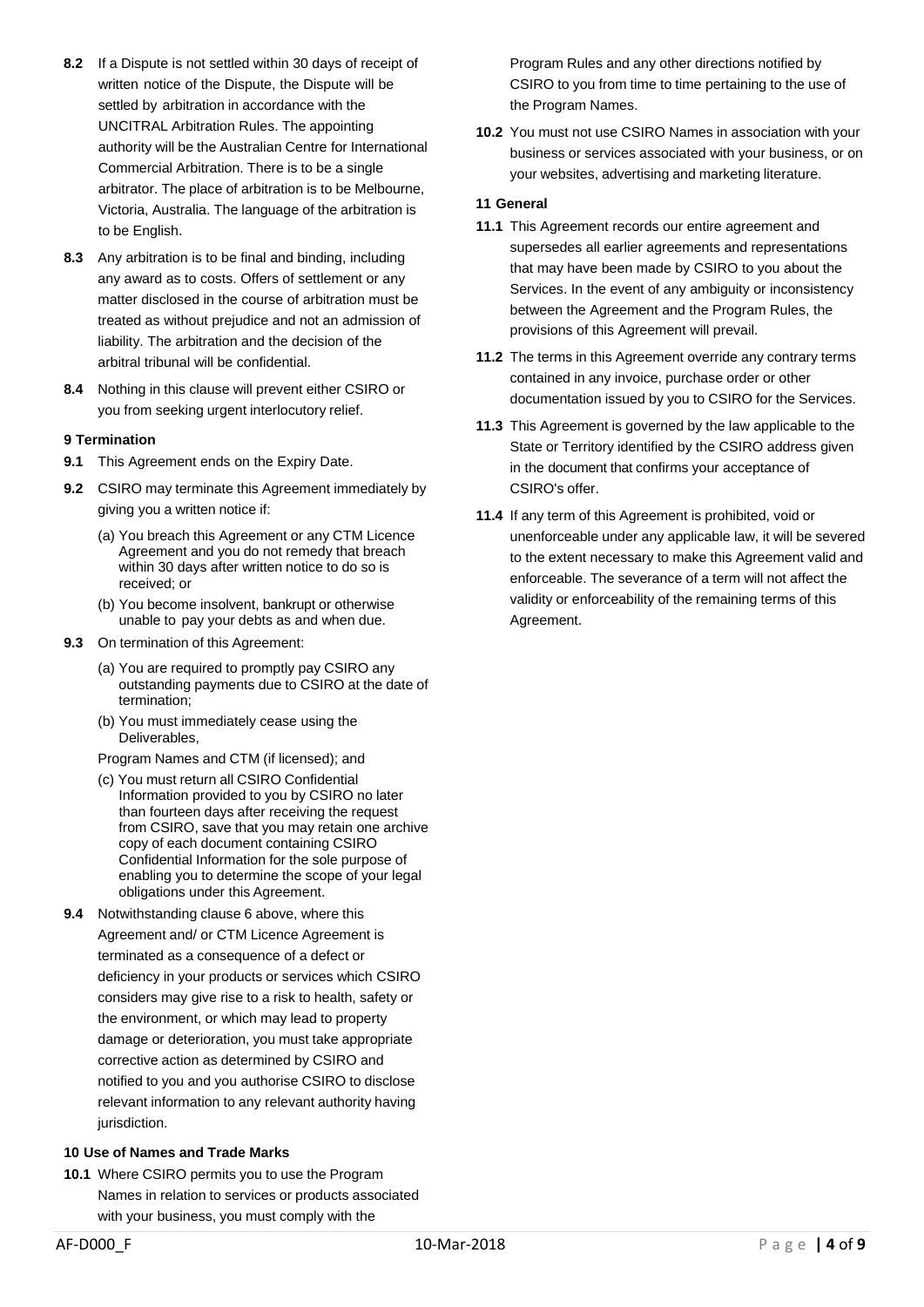

**Infrastructure Technologies** Clayton, Victoria, Austra <sup>2</sup> +61 (0)3 9545 2777

**AF-D003** 



#### **CSIRO VERIFICATION SERVICES - ACTIVEIRE® SCHEME SCHEDULE OF SERVICES AND FEES**

All Services are provided for the purposes of the CSIRO Verification Services Program, designated as the ActivFire® Scheme, and are subject to the Program Rules and payment of applicable Fees. Details of the Program and Program Rules are available at https://www.activfire.gov.au/. The Program Rules and/or Fees may be changed from time to time and changes will published on the Program web site.

| Item                                             | <b>Service description</b>                                                                                                                                                                                          | Num, of<br>products<br>or Ilsting<br>entries | ls.<br>evaluation<br>for<br>conformity<br>required? <sup>1</sup> | Fee <sup>2, 3</sup> | Deliverable <sup>4</sup>                                                                                                                                                                                                     |                                             |
|--------------------------------------------------|---------------------------------------------------------------------------------------------------------------------------------------------------------------------------------------------------------------------|----------------------------------------------|------------------------------------------------------------------|---------------------|------------------------------------------------------------------------------------------------------------------------------------------------------------------------------------------------------------------------------|---------------------------------------------|
| 1                                                | Verifying your Attestation of Conformity in<br>relation to a request for listing a new Product<br>on the Program web site by an existing<br>Registrant.                                                             | 1                                            | Yes                                                              | 5920                | Listing of Product on the Register of<br><b>Fire Protection Equipment.</b>                                                                                                                                                   |                                             |
|                                                  |                                                                                                                                                                                                                     |                                              | No                                                               | \$575               |                                                                                                                                                                                                                              |                                             |
|                                                  |                                                                                                                                                                                                                     | > 1                                          | Yes                                                              | POA                 |                                                                                                                                                                                                                              |                                             |
|                                                  |                                                                                                                                                                                                                     |                                              | No                                                               |                     |                                                                                                                                                                                                                              |                                             |
| 2                                                | Verifying your Attestation of Conformity in<br>relation to a request for listing a new Product<br>on the Program web site by a new apolicant<br>to become a Registrant.                                             | 1                                            | Yes                                                              | \$1954              |                                                                                                                                                                                                                              |                                             |
|                                                  |                                                                                                                                                                                                                     |                                              | No                                                               | \$1379              |                                                                                                                                                                                                                              |                                             |
|                                                  |                                                                                                                                                                                                                     | ъ1                                           | Yes                                                              | <b>POA</b>          |                                                                                                                                                                                                                              |                                             |
|                                                  |                                                                                                                                                                                                                     |                                              | No                                                               |                     |                                                                                                                                                                                                                              |                                             |
| з                                                | Project services associated with verifying<br>your Attestation of Conformity of<br>modifications or variations to a Product<br>which is an existing listing on the Register of                                      | 1                                            | <b>Yes</b>                                                       | \$805               | Updated listing of Product on the<br><b>Register of Fire Protection</b><br>Equipment                                                                                                                                         |                                             |
|                                                  |                                                                                                                                                                                                                     |                                              | No                                                               | \$345               |                                                                                                                                                                                                                              |                                             |
|                                                  |                                                                                                                                                                                                                     | >1                                           | Yes                                                              | <b>POA</b>          |                                                                                                                                                                                                                              |                                             |
|                                                  | <b>Fire Protection Equipment.</b>                                                                                                                                                                                   |                                              | No                                                               |                     |                                                                                                                                                                                                                              |                                             |
| 4                                                | Assessing request for, and preparation of, variation to an existing listing on<br>the Register of Fire Protection Equipment or associated content (including<br>Certificate of Conformity) on the Program web site. |                                              |                                                                  |                     |                                                                                                                                                                                                                              |                                             |
| 5                                                | Specialist advice in relation to establishing and validating conformity<br>requirements for complex products or projects.                                                                                           |                                              |                                                                  |                     | Contribution to discussions/meetings<br>and document responses, including<br>email messages, for the purposes of<br>establishing or validating the scope<br>and planning of conformity<br>evaluation (testing), vertication, |                                             |
| 6                                                | Assessment of application for listing as a Recognised Conformity<br>\$1035<br><b>Evaluation Agency.</b>                                                                                                             |                                              |                                                                  |                     | <b>Registration of Recognised</b><br>Conformity Evaluation Agency and<br>letter of contirmation to applicant.                                                                                                                |                                             |
| 7                                                | Annual re-validation and listing of existing<br>Ref.: Revalidation and Listing<br>product entries on the Register of Fire<br>Service (RLS) fee table and<br>Protection Equipment.<br>formula (below)                |                                              |                                                                  |                     | Update of revalidated listing of<br>Products on the Register of Fire<br><b>Protection Equipment.</b>                                                                                                                         |                                             |
| Revalidation and Listing Service (RLS) fee table |                                                                                                                                                                                                                     |                                              |                                                                  |                     |                                                                                                                                                                                                                              |                                             |
|                                                  | Number range bracket of product listing<br>entries in the Register of Fire Protection<br><b>Equipment</b>                                                                                                           | <b>Bracket lower</b><br><b>Hmit</b>          | <b>Bracket upper limit</b>                                       |                     | <b>Bracket Re-validation</b><br>and Listing Service<br>(RLS) fee <sup>*</sup>                                                                                                                                                | Fee" per entry within<br>the Bracket limits |

Revalidation and Listing Service (RLS) fee formula

RLS fee +

10 entries

50 entrie

 $\frac{300}{1000}$ 

 $\equiv$ 

(Number of product entries within bracket) x (Cost per product entry within bracket)

\$1,210.00

12,420.00<br>13.388.00

h Evaluation for Conformity, as required, shall be carried out by a Recognised Conformity Evaluation Agency.<br>Costs associated with Evaluations for Conformity are not included in the Program Fees and are subject to a separate agreement between you and the Recognised Conformity Evaluation Agency.

1 entry

GST is applicable in accordance with Australian statutory requirements.

3 All Fees are subject to review from time to time and will be confirmed upon request at the time you request the Services. Any changes to fees will be published on the Program web site.

If your Attestation of Conformity does not meet the requirements for verification under the Program Rules, you will not be entitled to have the Product listed in the Register of Fire Protection Equipment. In such cases the Fees remain payable and the Deliverable will be notification to you that the Attestation of Conformity could not be verified.

AF-D003-ListingServicesFees

Page 1 of 1

\$121.00

\$24.20<br>\$12.10

 $\overline{2}$ Fees indicated above do not include Australian Goods and Services Tax (GST).

AF-D003 issue date: 10-Mar-2018<br>© CSIRO Australia, 2018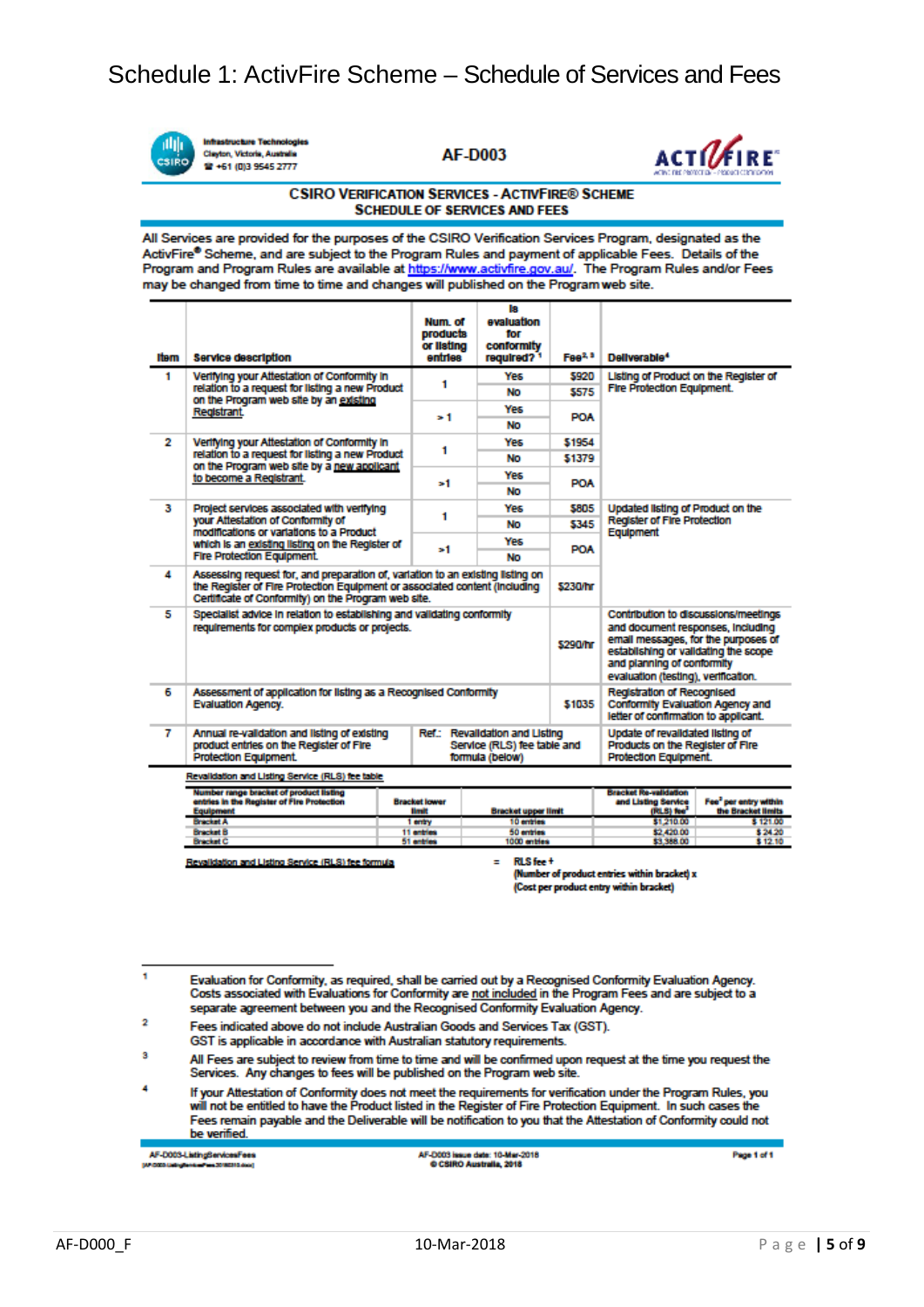# Schedule 2: CTM Licence Agreement – ActivFire Scheme

**Commonwealth Scientific and Industrial Research Organisation** (ABN 41 687 119 230) a body corporate established pursuant to the provisions of the *Science and Industry Research Act* 1949 (Commonwealth) and having its principal office at Clunies Ross Street, Black Mountain, Australian Capital Territory, Australia, through its Infrastructure Technologies Group, Clayton Vic 3168 *(CSIRO)*

And **You**

## **IT IS AGREED** as follows.

## **1.1 Definitions**

**Certification Trade Mark' or 'CTM'** means the ActivFire trade mark registration number 1389683.

**'CTM Licence Agreement'** means this agreement, including its schedules.

**'Certificate'** means either of the following as determined by the Program;

- a. a document issued by CSIRO in relation to particular services associated with your business verified as meeting the requirements of the Program and for which the your attestation of conformity has been validated; or
- b. a document issued by CSIRO in relation to particular products associated with your business verified as meeting the requirements of the Program and for which the your attestation of conformity has been validated.

**'Verification Services Agreement'** means the Terms of Service to which this schedule is attached and its terms pursuant to which you procured Services in relation to the either of the following, as determined by the Program;

- a. certification of products associated with your business; or
- b. accreditation of services associated with your business.

**'Term'** means the period commencing on the date a Certificate is registered or subsequently revalidated to you and ending on the valid until date specified on the Certificate or the Program Rules, unless earlier withdrawn, suspended or cancelled pursuant to this CTM Licence Agreement, the Program Rules or the Verification Services Agreement.

**'Territory'** means Australia.

**'Usage Requirements'** means the requirements and limitations relating to the use of the CTM including the following requirements:

- a. Each and every use of the CTM must clearly identify the particular services associated with your business in relation to which this CTM Licence Agreement is executed, in a manner and to the extent necessary, to differentiate those of your services that have been accredited from other services that may be provided by your business; or
- b. Each and every use of the CTM must clearly identify the particular products associated with your business in relation to which this CTM Licence Agreement is executed; in a manner and to the extent necessary, to differentiate those of your products that have been Certified from other products that may be provided by your business; and
- c. Requirements prescribed under the Program Rules and as notified to you by CSIRO from time to time. Other capitalised terms have the meaning given in the Verification Services Agreement.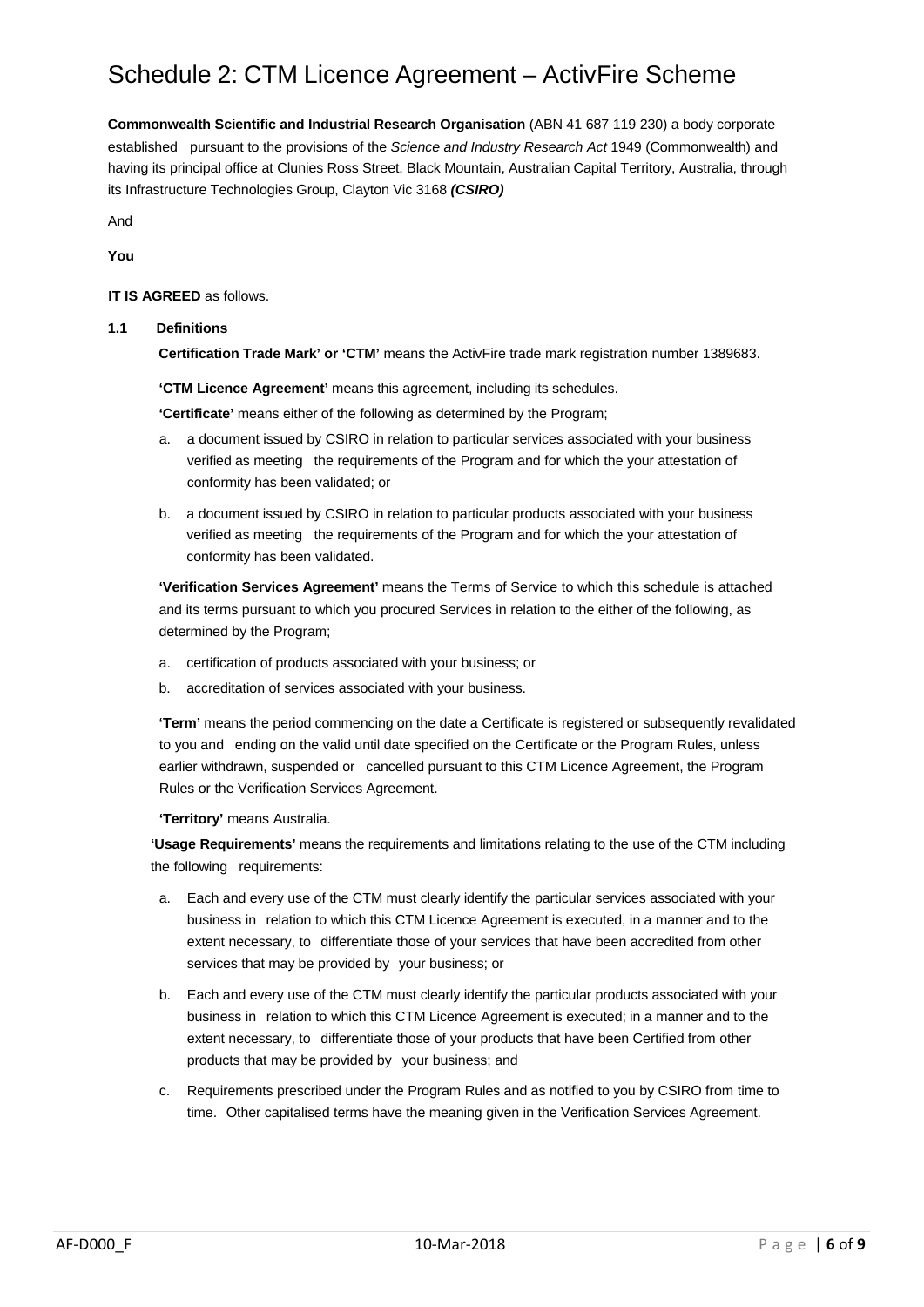#### **1.2 Licence to use Certification Trade Mark**

- a. You agree that the terms and conditions of this CTM Licence Agreement govern the use of the CTM.
- b. This CTM Licence Agreement is not intended to vary or replace the Verification Services Agreement or the Program Rules, however to the extent of any inconsistency between the terms of the CTM Licence Agreement, the Verification Services Agreement or the Program Rules, precedence will be given as follows:
	- i) CTM Licence Agreement;
	- ii) Verification Services Agreement;
	- iii) Program Rules.
- c. CSIRO grants to you a non-exclusive, non-assignable, non-transferable and non-sub-licensable licence to use the CTM for the Permitted Uses in Australia for the Term.

#### **1.3 Permitted Uses**

- a. You agree that you will only use the CTM:
	- i) Subject to the Verification Services Agreement and the Program Rules;
	- ii) In accordance with the Usage Requirements; and
	- iii) In a way which clearly identifies either of the following as determined by the Program;
		- the particular services associated with your business that have been accredited and enables them to be distinguished from other services that may be provided by your business; or.
		- the particular products associated with your business that have been Certified and enables them to be distinguished from other products that may be provided by your business.
- b. You must not use the CTM:
	- i) On any test reports or other certificates relating to conformance of products or services with applicable standards other than the those products or services that are registered and validated under the Program;
	- ii) On, or otherwise so as to suggest that, services associated with your business which are not accredited have been certified as accredited;
	- iii) So as to suggest that CSIRO endorses business or the services associated with your business that have been accredited; or
	- iv) On, or otherwise so as to suggest that, products associated with your business which are not Certified as Certified;
	- v) So as to suggest that CSIRO endorses your business or the products associated with your business that have been Certified; or
	- vi) In connection with any comparative advertising, dispute resolution, capital raising, prospectus or information memorandum.
- c. You must not register or attempt to register the CTM or any similar mark inside or outside the Territory, as a trade mark, business or company name, or domain name.
- At the request of CSIRO, you must allow CSIRO to have reasonable access to your premises to verify that the CTM is being used in accordance with this CTM Licence Agreement.

#### **1.4 No Use of CSIRO Names**

With the exception of uses of the CTM permitted under this CTM Licence Agreement, you must not use CSIRO Names in connection with your products and/or services.

## **1.5 Goodwill**

- a. You agree that all goodwill generated or arising through your use of the CTM inures absolutely to CSIRO's benefit.
- b. You must not use or register any trade mark, business or company name or domain name inside or outside the Territory which is similar to or incorporates the CTM or CSIRO Names.

#### **1.6 No Challenge**

You agree that during and after the expiry of the Term, you will not, directly or indirectly, challenge or assist a third party to oppose, challenge or seek re-examination or revocation the CTM from any official register.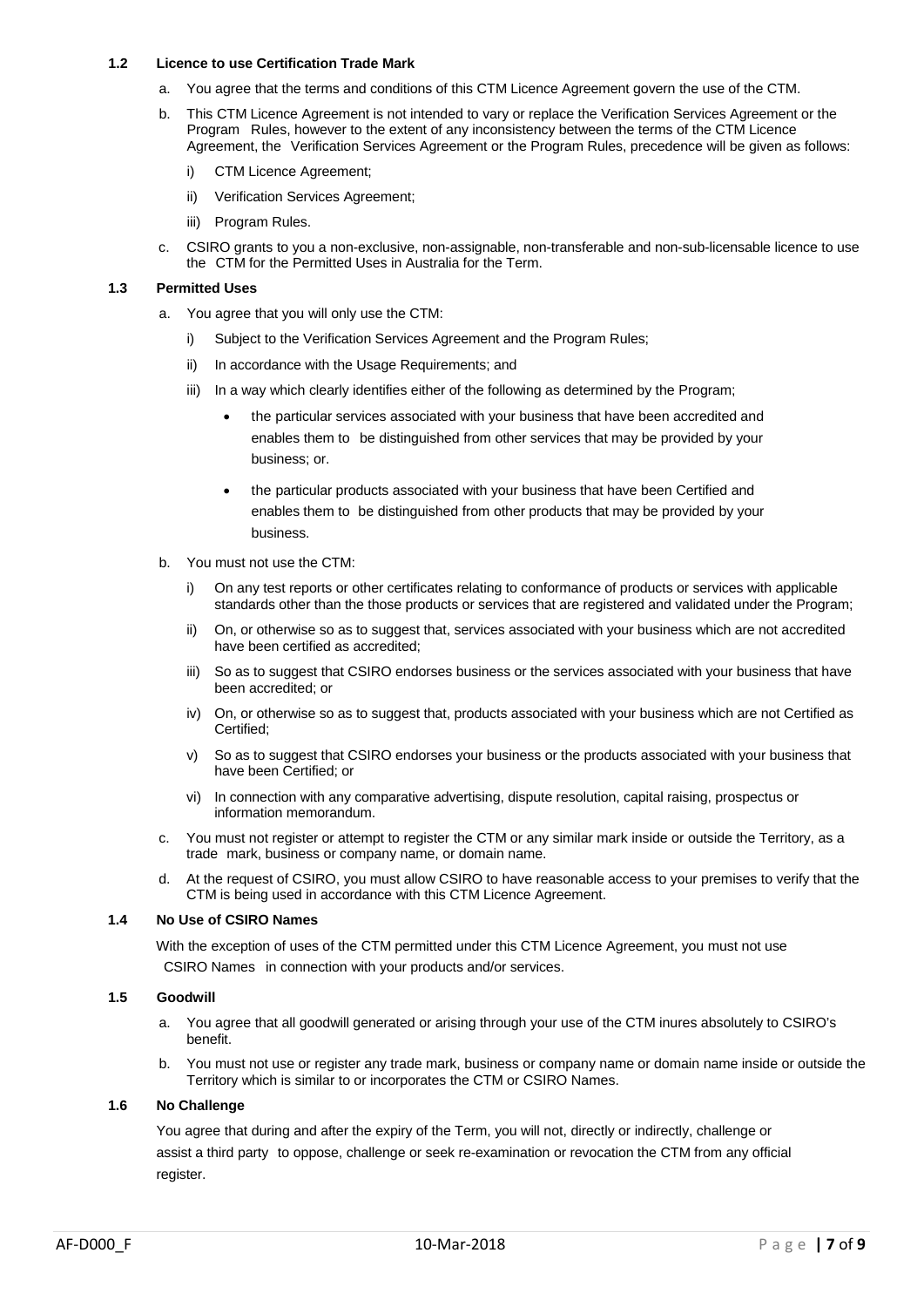# **1.7 Limited warranty**

CSIRO warrants that it has not received any communication alleging that the CTM infringes a third party's intellectual property marks, provided however that CSIRO makes no other representations or warranties, express or implied, regarding the CTM, and expressly excludes any representation or warranty that the CTM will not infringe any third party's intellectual property rights. Where the CTM is only filed as an application, CSIRO does not warrant that the application will be granted, or that any granted CTM will not be revoked or cancelled under the Trade Marks Act 1995.

## **1.8 Release and Indemnity**

For clarity sake, the release and indemnity provisions of the Verification Services Agreement apply to this CTM Licence Agreement.

#### **2 TERMINATION**

#### **2.1 Termination by CSIRO**

CSIRO may, at its election, immediately suspend or terminate this CTM Licence Agreement and the licence granted under it by notice in writing to you if any one of the following occurs:

- a. You breach this CTM Licence Agreement or the Verification Services Agreement or the Program Rules;
- b. Your entitlement to the Certificate ends pursuant to this CTM Licence Agreement or the Verification Services Agreement;
- c. You become insolvent, bankrupt or otherwise unable to pay your debts as and when due;
- d. The Verification Services Agreement is terminated or expires;
- e. CSIRO ceases to operate the Program; or
- f. The CTM is revoked, cancelled or abandoned for any reason.

#### **2.2 Termination by you**

You may terminate this CTM Licence Agreement by written notice to CSIRO if:

- a. CSIRO breaches this CTM Licence Agreement and does not remedy that breach within 30 days after written notice to do so is received;
- b. the Verification Services Agreement is terminated or expires;
- c. CSIRO ceases to operate the Program; or
- d. the CTM is revoked, cancelled or abandoned for any reason.

#### **2.3 Consequences of termination**

On termination of this CTM Licence Agreement, and on direction from CSIRO, you must immediately cease using the CTM and not sell or distribute any products bearing the CTM, or in any way representing that your products or services are the subject of a Certificate.

## **3 DISPUTES**

#### **3.1 Dispute resolution**

If there is a Dispute between you and CSIRO that cannot be resolved then the matter must be referred to the Australian Commercial Disputes Centre for arbitration in accordance with the Centre's Guidelines and Rules for Arbitration.

Arbitration will occur in Melbourne, Australia. The decision of the single arbitrator (including any award as to costs) will be final and binding.

## **4 GENERAL**

## **4.1 Notices**

Notices under this CTM Licence Agreement must be given by registered mail, by delivery or by facsimile transmission or by email notification at the applicable address stated on the Verification Services Agreement.

#### **4.2 Assignment**

You may not assign, novate, charge, transfer, encumber, sublicense or otherwise deal with any of rights or obligations under this CTM Licence Agreement without the prior written consent of CSIRO.